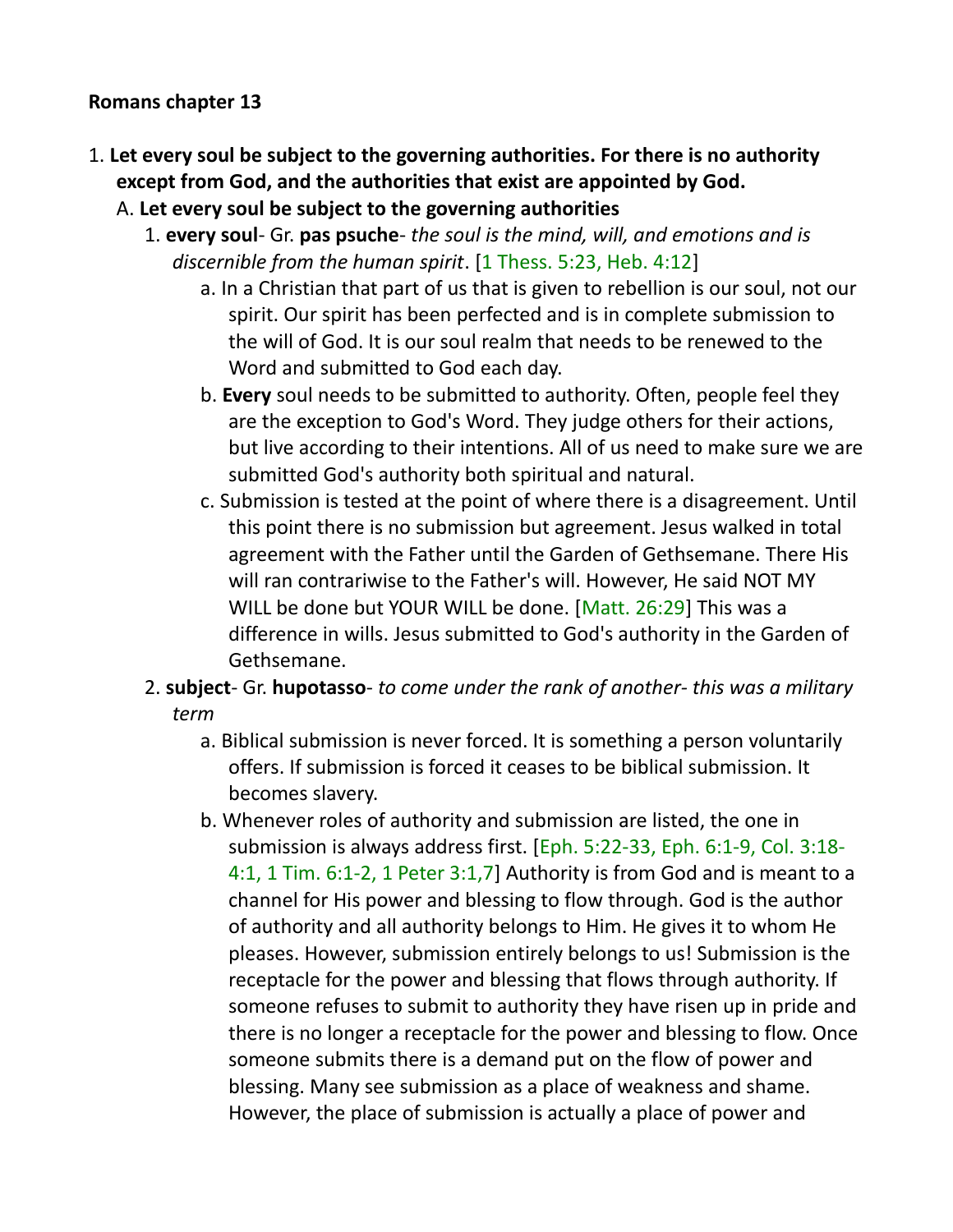influence. Submission controls the flow of God that comes through authority. The more submission the more a demand is put on the flow of God to come to you. There will be increased pressure put on the channels of authority for God's blessing and power to flow to you as you submit. This will cause authorities to change or even removed if they are not in line with God! However, if there is no submission there is no pressure put on authority to change and things will stay the same unchanged. So, the role of submission is addressed first because it is the catalyst for change!

- 3. **governing authorities** Gr. **huperecho exousia** *one holding higher authority*
	- a. This is speaking of natural earthly authorities. Some will say they submit to only God but they are rebellious to natural authorities. These people are deluded and are in rebellion to God.

## B. **For there is no authority except from God**

- 1. Again, God has all authority. He gave to Adam delegated authority. Adam gave over his authority to Satan. Satan had authority over the earth. We know this because he promised this authority to Jesus if He would bow to him. [Luke] 4:5-7] Jesus did not refute or argue with Satan about that point. Jesus was tempted in all points but did not sin. He took on all the sin of Adam and those that come from him. Jesus died and rose again triumphant over the devil. When Jesus rose again He said, "All authority in heaven and earth is mine". [Matt. 28:18- KJV- power- Gr. exousia- authority] Jesus has all authority back. When Jesus ascended up into heaven he delegated us His authority. He said as the Father has sent me, I now send you. [John 20:21] We've been given the right to use the name of Jesus and to exercise authority for Him in the earth. This delegated authority is spiritual authority.
- 2. God has also delegated some of His authority to natural leaders in the earthgovernments and agents of government.
- C. **and the authorities that exist are appointed by God.**
	- 1. **appointed** Gr. **tasso** *arranged in orderly fashion and rank*
	- 2. **by God** Gr. **hupo theos** *under God*
- 2. **Therefore whoever resists the authority resists the ordinance of God, and those who resist will bring judgment on themselves.**
	- A. **Therefore whoever resists the authority resists the ordinance of God**
		- 1. **resists** Gr. **antitassomai-** *to set in array against; to oppose established rank and file*
		- 2. **ordinance** Gr. **diatage** *arrangement*, *that is, institution* a. The institutions of God are under attack today and are being eroded-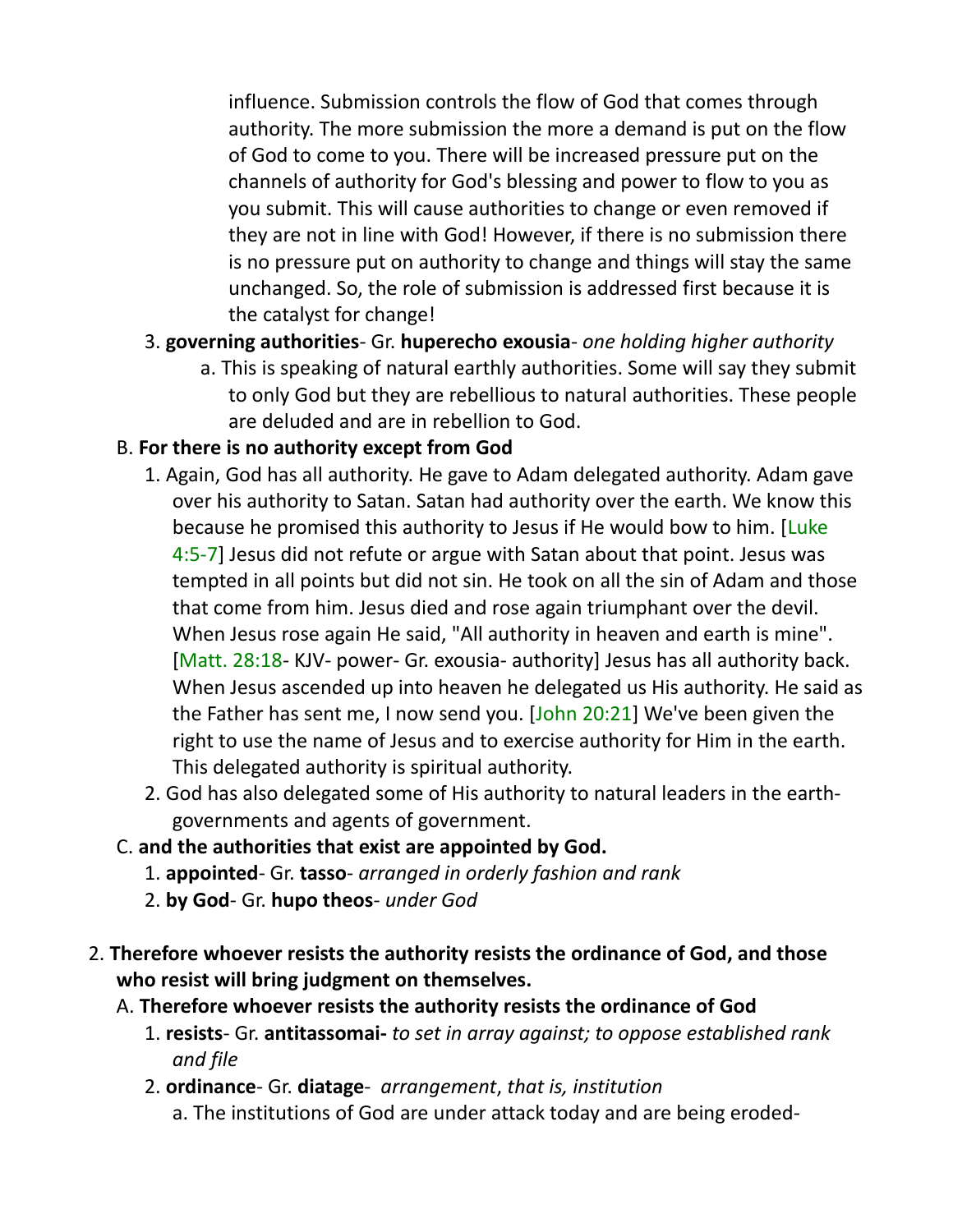marriage, the church, family. They are being challenged by those who are heady and high minded. They have rebellion towards God that shows in their refusing to submit to his arrangements and institutions. May it not be said that those in the church of Jesus Christ are doing the same!

## B. **and those who resist will bring judgment on themselves.**

- 1. **resist-** Gr. **anthistemi-** *to stand against- we get our word antihistamine from this word.*
- 2. **bring** Gr. **lambano** *receive*
- 3. **judgment** Gr. **krino** *a legal decision against*
	- a. This is not talking about a direct judgment from God. This is speaking of government making a legal decision against you for violating law.
- 4. **on themselves** This is something you do to yourself if you choose to violate law.
- 3. **For rulers are not a terror to good works, but to evil. Do you want to be unafraid of the authority? Do what is good, and you will have praise from the same.**

# A. **For rulers are not a terror to good works, but to evil**

- 1. **rulers** Gr. **archon** *those in chief rank*
- 2. **terror** Gr. **phobos** *cringing fear*
- 3. **good works** Gr. **agathos ergon** *intrinsically good works*
	- a. This would be produced in a Christian from the Spirit/spirit.
- 4. **but to evil** Gr. **kakos** *intrinsically bad morally*
	- a. This would be produced from the flesh in both unbelievers and believers.

# B. **Do you want to be unafraid of the authority?**

1. The natural world is influenced by fear.

# C. **Do what is good, and you will have praise of the same.**

1. The natural world which comprise our horizontal relationships with people is run by the principles of sowing and reaping, not grace and faith, which governs a Christian's vertical relationship with God. In this world if you do good you will get good. If you do bad you will get bad. We need to train ourselves and our children that when we relate to God we do not operate towards him in sowing and reaping. This will produce dead religion. Jesus did the sowing and we do the reaping spiritually. However, in the world we must sow to reap. We need to teach our children to do good in the earth to reap good. However, we need to teach them that in our relationship with God we must place our faith in His grace and freely receive all good from Him because of what Jesus as done. Many who hear grace think that grace and faith governs both the spiritual and natural realms. They think that all natural good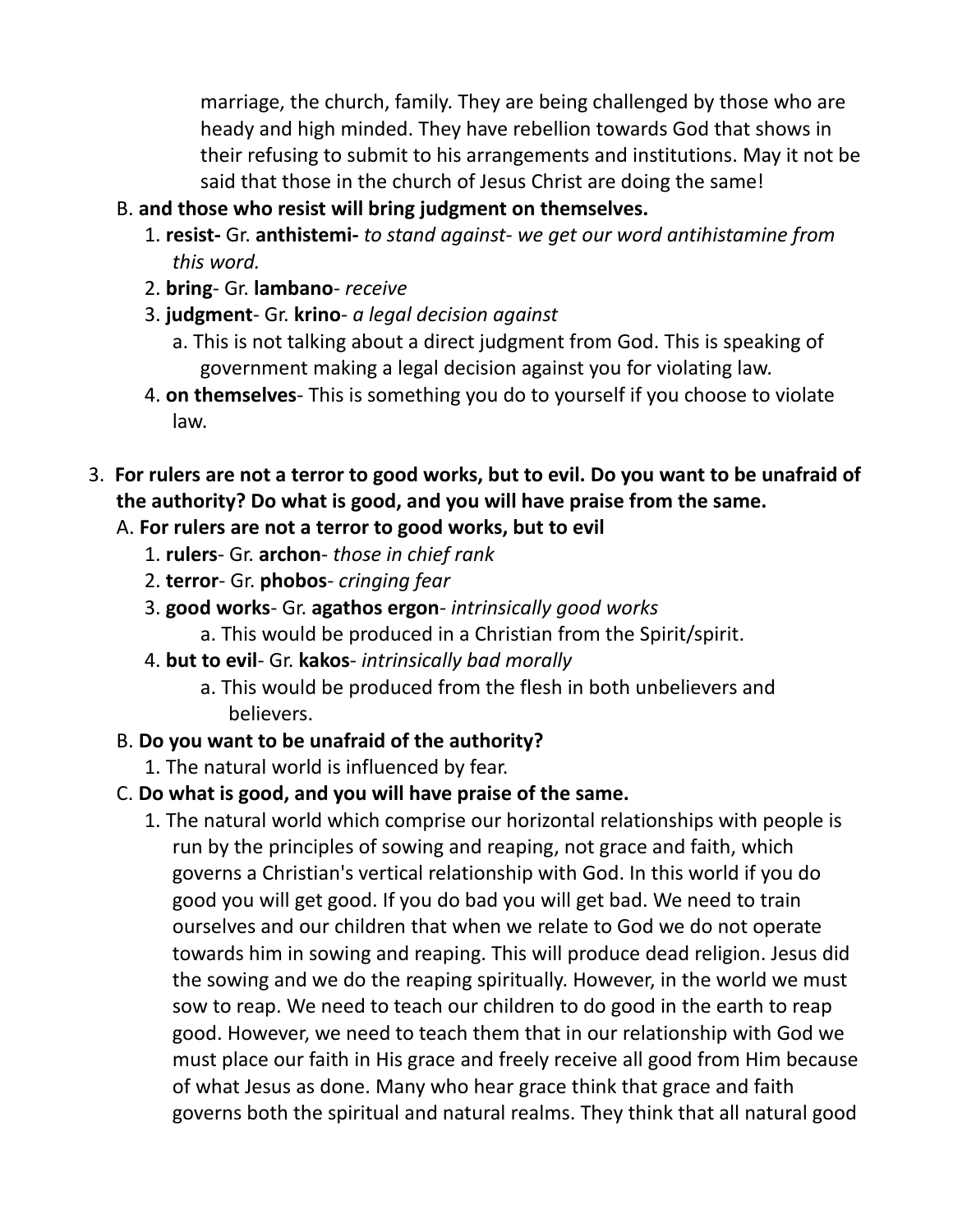things will automatically come to them because they believe in God's grace. This is not true. God has given us grace to sow good seed in the natural and get a good harvest! [2 Cor. 9:10]- God gives seed [grace] to the sower [our responsibility is to sow!]

- 2. **praise** Gr. **epainos** *laudation*
	- a. I believe that natural authorities should do a better job of this. Often the authorities only give attention to evil doers and no attention to good doers. Here we see they should be giving commendation and laudation for those doing good. The local news should contain bad things happening and also the good that is happening, however, the news only focuses on the bad. This is the nature of the flesh guys!
- 4. **For he is God's minister to you for good. But if you do evil, be afraid; for he does not bear the sword in vain; for he is God's minister, an avenger to** *execute* **wrath on him who practices evil.** 
	- A. **For he is God's minister to you for good.**
		- 1. **minister** Gr. **diakonos** *deacon, servant, minister*
			- a. Those in government positions are deacons of God. This is just as valid a ministry as being a deacon in a church. It is important to submit to government authorities because they are God's deacons, but it is equally important for government officials to realize this and act in line with God's Word and will, for they will give account for their ministry.
		- 2. **good** Gr. **agathos-** *divine good*
	- B. **But if you do evil, be afraid** Gr. **evil** *kakos*; **afraid** *phobos*
	- C. **for he does not bear the sword in vain**
		- 1. **bear** Gr. **phoreo**- *to carry*
		- 2. **sword** Gr. **machaira** *the Roman sword used by soldiers*
			- a. In the day of Paul Rome ruled most of the world. If you were not a Roman citizen you were executed by crucifixion. If you were a Roman citizen you would executed by being beheaded by the Roman sword called the machaira.
			- b. Capital punishment is clearly taught in the scriptures- before the Law [Gen. 9:6], during the Law [many passages], and here after the Law [Rom. 13:4].
		- 3. **vain** Gr. **eike** *idly, for no purpose, without cause*
			- a. The soldiers carried the sword for a purpose and a cause- to execute those who did evil. The are called the deacons of God.

# D. **for he is God's minister**

1. **minister**- Gr. *diakonos- deacon*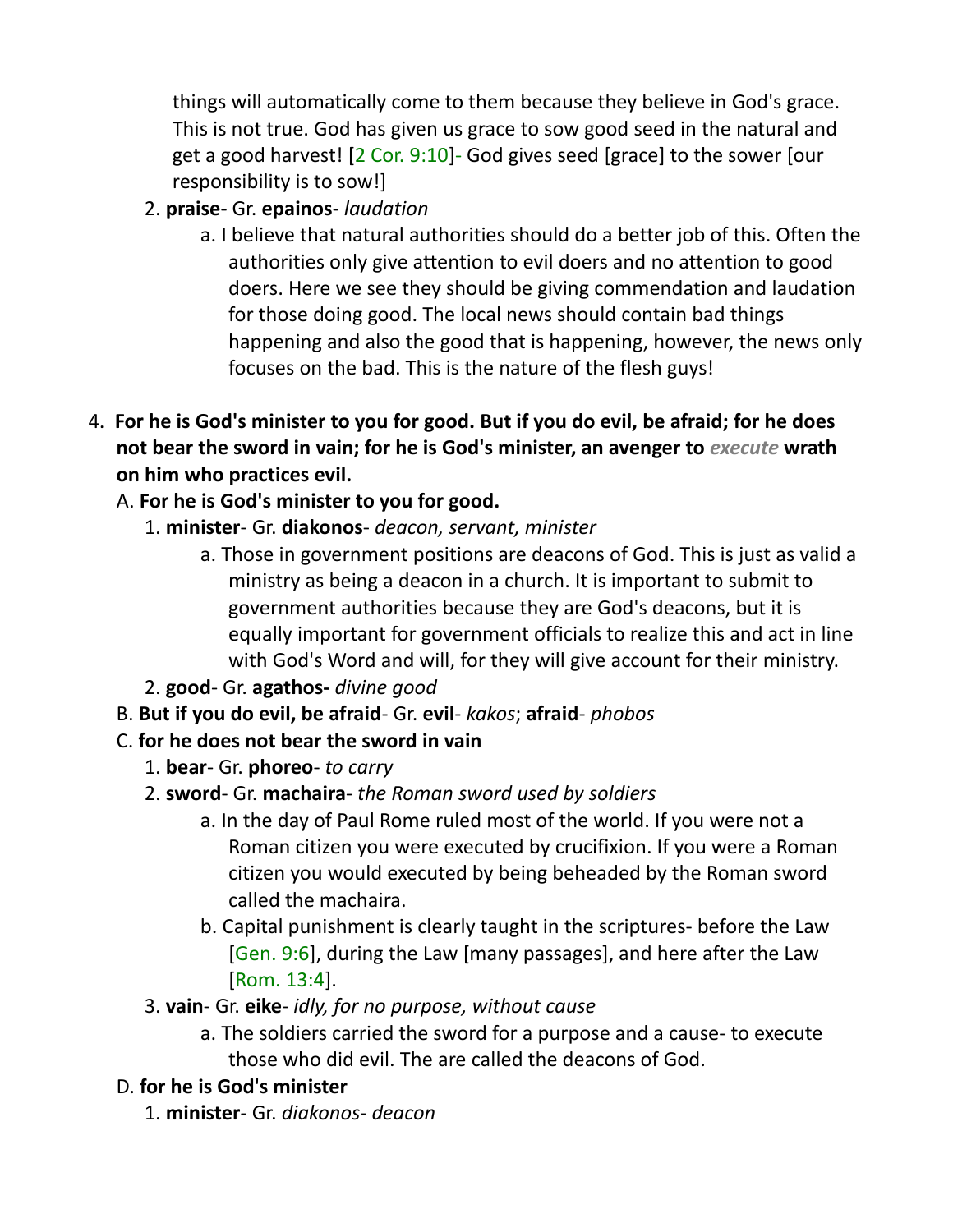## E. **an avenger to execute wrath on him who practices evil**

- 1. **avenger** Gr. **exdikos** *to give out justice and judgment*
	- a. In the last chapter we learned we are not to avenge ourselves. We are to be kind and good to people who are against us which will often cause repentance.
	- b. If avenging needs to take place it takes place in this age of grace through government authorities.
- 2. **execute wrath** Gr. **orge** *deep seated anger*
	- a. Many think that God does not get angry any more. This is not true. God still hates injustice and wickedness. He loves those who commit these however. God has anger towards injustice in the earth. He has established governing authorities to seek out and punish injustice. These authorities execute wrath upon these injustices. God does not personally pour wrath out in this age of grace. If any wrath is shown to wickedness it will be shown through governing authorities. Once the church age is over then God's wrath will be directly poured out upon the world during the Tribulation.
- 3. **practices evil** Gr. **prasso** *to practice habitually*; **evil- kakos**
- 5. **Therefore** *you* **must be subject, not only because of wrath but also for conscience' sake.**
	- A. **subject** Gr. **hupotasso**
	- B. **wrath** Gr. **orge**
	- C. **conscience** Gr. **suneidesis** *to intuitively know jointly*
		- 1. The conscience of man is a product of eating from the tree of the knowledge of good and evil. Paul earlier called our conscience the work of the law written in our hearts. [Rom. 2:15] Even the most remotest tribes in Africa or South America know murder, lying, stealing, and adultery are wrong. These sins go against the conscience- the work of the law in the heart.
		- 2. Man knows in their conscience that they are to obey authorities. We should not only live out of fear of being caught but also from the knowledge of right and wrong in our heart. Christians can fulfill the good in their hearts by the power of the Holy Spirit. Unbelievers cannot help but to live in the flesh.
- 6. **For because of this you also pay taxes, for they are God's ministers attending continually to this very thing.**

## A. **For because of this you also pay taxes**

- 1. **you pay** Gr. **teleo** *discharge a debt, make an end, conclude*
	- a. This Greek word shows us that just partially paying your taxes is not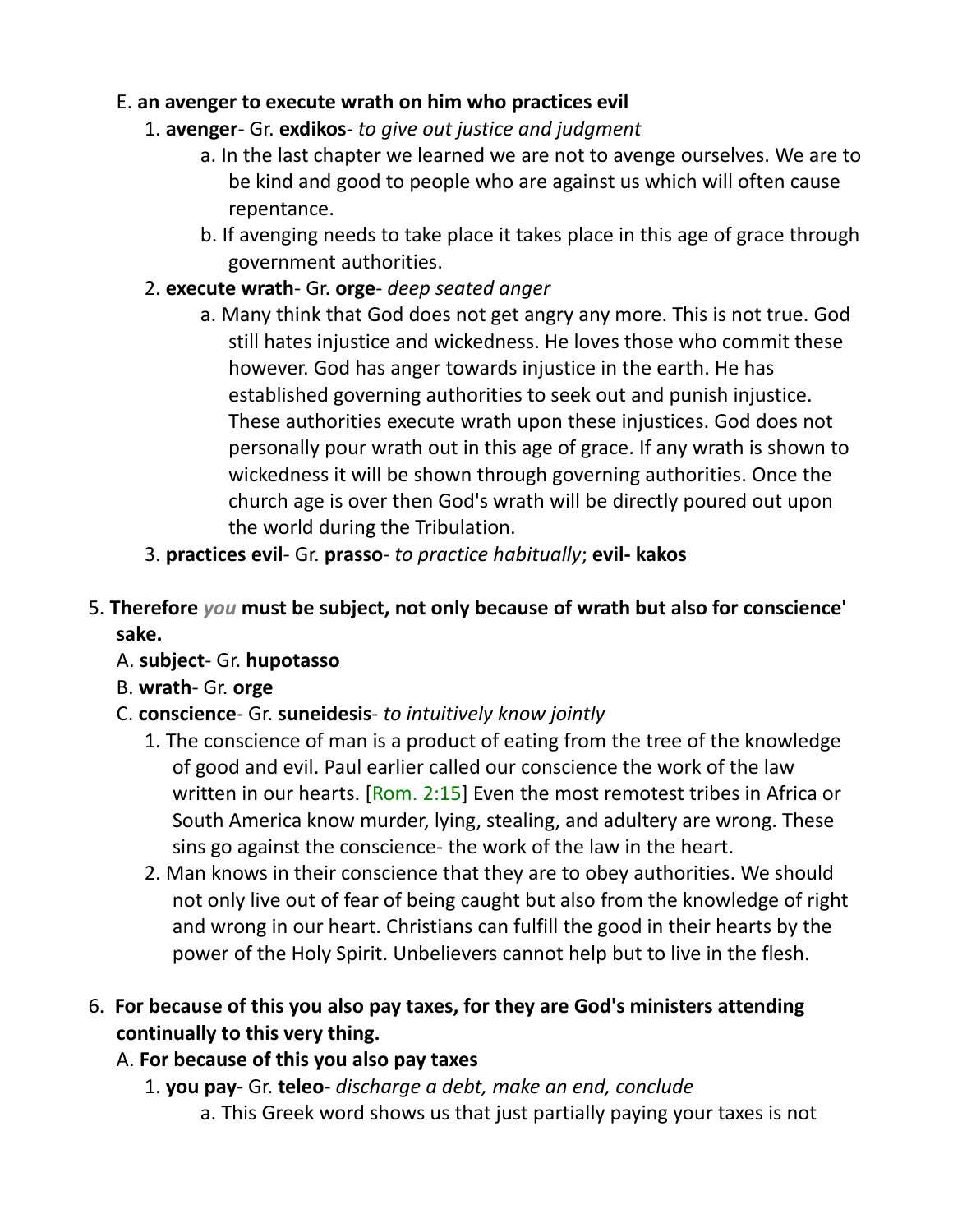paying our taxes!

- b. When Paul says "you also pay taxes", he is assuming all are working and all are paying taxes!
- 2. **taxes** Gr. **phoros** *burden, load*
	- a. Every person in society should be bearing their own load to contribute to the common good of their city, state, and country. One of the main ways we do this is that each should pay taxes on their earned wages.
	- b. Unfortunately, here in the US only half of the people pay income taxes. There are millions that could work but they choose to allow the government to supply for them. The government does not generate wealth. It comes from the contributions of the members of society. So the millions that are living off the government are really living off of other hard working members of society. So there are some bearing a much heavier load than they need to be or should be because of others who choose not to bear their own personal load of responsibility.
- B. **for they are God's ministers attending continually to this very thing.**
	- 1. **God's ministers** Here is an astounding truth- IRS agents are God's deacons! We need to look at them that way, and oh yes, they need to see themselves that way. If they did there wouldn't be corruption and extortion.
	- 2. **attending continually** Gr. **proskatereo** *to exercise ruling power towards*
		- a. It is very interesting that this same Greek word is used by Paul in exhorting us to use our authority in prayer. [Acts 6:4, Rom. 12:12, Col. 4:2]
		- b. The IRS agents have authority and use it continually! We should do the same as Christians!
- 7. **Render therefore to all their due: taxes to whom taxes** *are due,* **customs to whom customs, fear to whom fear, honor to whom honor.**
	- A. **Render therefor to all their due:**
		- 1. **Render** Gr. **apodidomi** *give back*
		- 2. **all** Gr. **pas** Again partial payment of taxes is not paying your taxes in God's eyes.
		- 3. **due** Gr. **opheile** *indebtedness, that is, (concretely) a sum owed; figuratively obligation*
	- B. **taxes to who taxes are due**
		- 1. **taxes** Gr. **phoros** *burden, load*
		- 2. Jesus said that we should give unto Caesar what is Caesar's and unto God what is God's. [Luke 20:25] Taxes belong to the government, and worship, faith, and obedience belongs to God. Part of obedience to God is to submit to the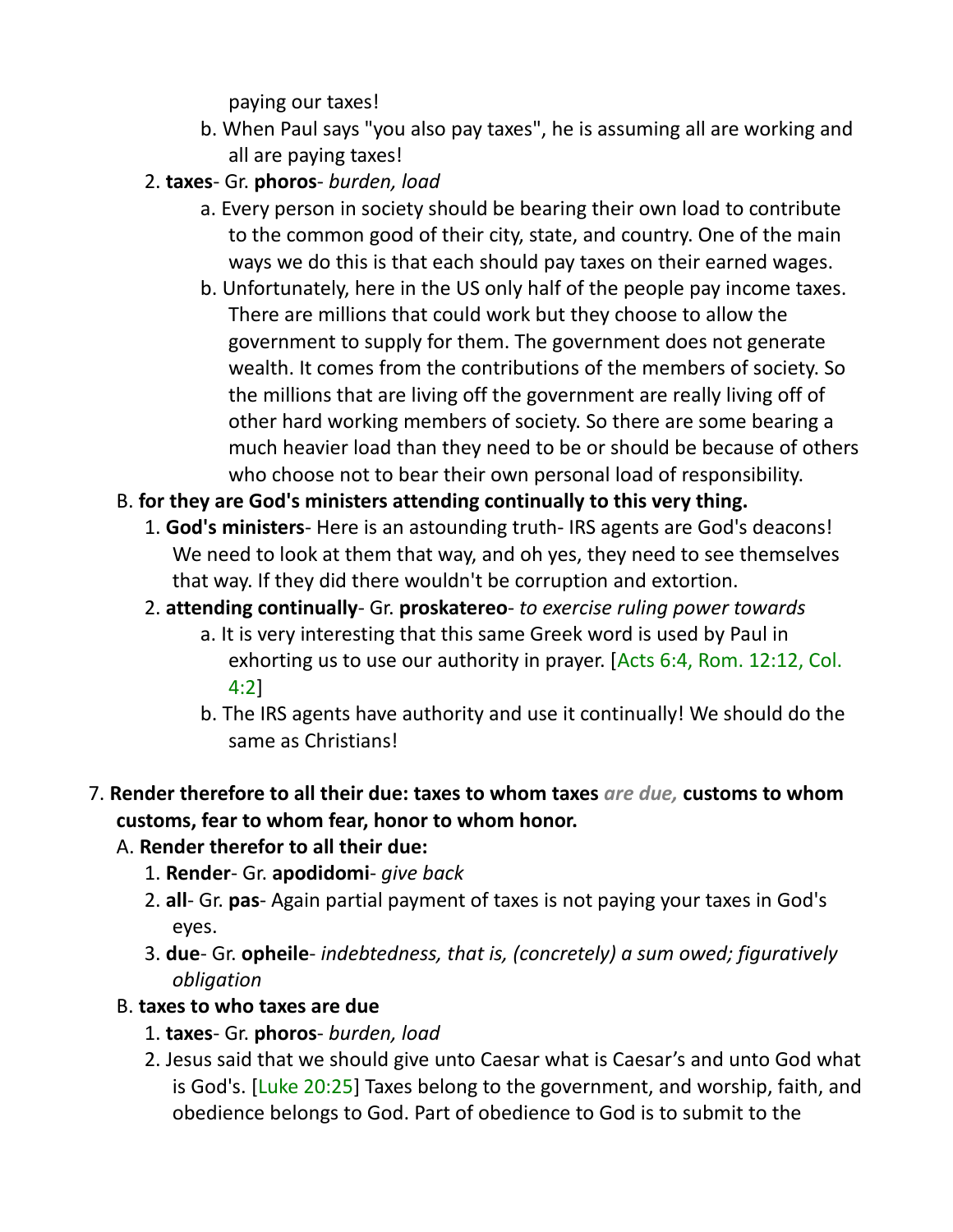governing authorities that He ordained.

## C. **customs to whom customs**

- 1. **customs** Gr. **telos** *toll, custom (i.e. indirect tax on goods)*
- D. **fear to whom fear**
	- 1. **fear** Gr. **phobos**
		- a. police and military

## E. **honor to whom honor**

- 1. **honor** Gr. **time-** *respect, weight*
	- a. Government leaders, spiritual leaders
	- b. It is a shame for Christians to mock our president even though he seems wicked and ignorant of God and His ways. We are to honor His position and not speak evil of Him. We should bless him and pray for him.
- 8. **Owe no one anything except to love one another, for he who loves another has fulfilled the law.**

# A. **Owe no one anything except to love one another**

- 1. **owe** Gr. **opheilo** *accruing; to owe (pecuniary); figuratively to be under obligation (ought, must, should)*
	- a. Christians ought not be accruing unpaid debt. If you have financial obligations and are paying on them it is one thing, but we should not be accruing unpaid debt.
- 2. **love** Gr. **agape** God's love
	- a. We have an ever accruing debt of love to pay people around us.

# B. **for he who loves another has fulfilled the law**

- 1. **fulfilled** Gr. **pleroo** *to fill to the full*
	- a. Jesus fulfilled the law by loving God and us to the full. We see this in the cross.
	- b. The divine requirement of the law is fulfilled **in us**, when we walk according to the Spirit/spirit. [Rom. 8:4] We don't really fulfill the law by our own effort. It is fulfilled **IN** us when we draw upon the love of God that was shed abroad in our heart to love others. [Rom. 5:5]
- 9. **For the commandments, "YOU SHALL NOT COMMIT ADULTERY," "YOU SHALL NOT MURDER," "YOU SHALL NOT STEAL," "YOU SHALL NOT BEAR FALSE WITNESS," "YOU SHALL NOT COVET," and if** *there is* **any other commandment, are** *all* **summed up in this saying, namely, "YOU SHALL LOVE YOUR NEIGHBOR AS YOURSELF."** A. **For the commandments**,
	- 1. **You shall not commit adultery** 7th commandment
	- 2. **You shall not murder** 6th commandment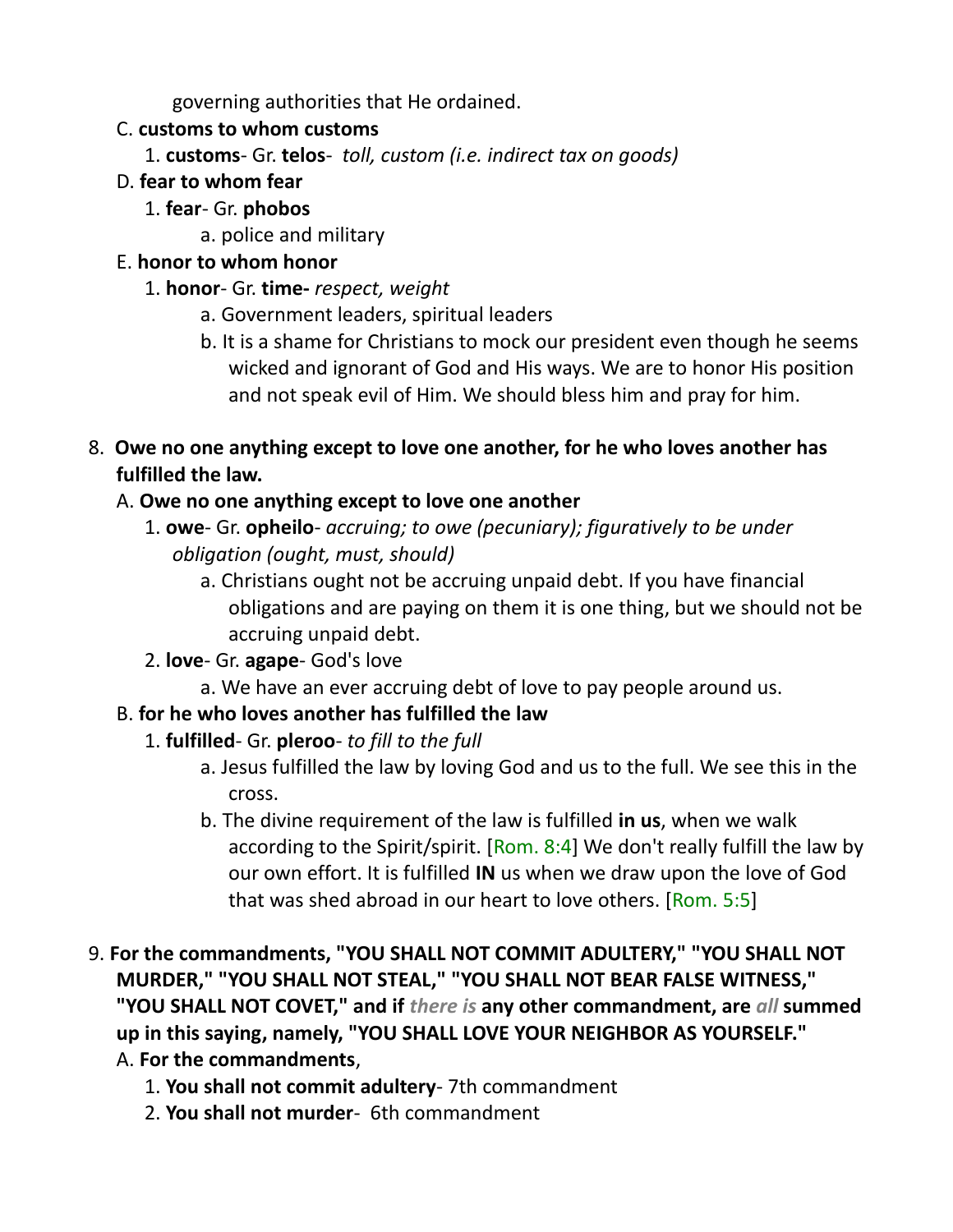- 3. **You shall not steal** 8th commandment
- 4. **You shall not bear false witness** 9th commandment
- 5. **You shall not covet** 10th commandment
	- a. The commandments are from the last half of the Ten Commandments and concern man's relationship with man.

## B. **and if there any other commandment**

- 1. **other** Gr. **heteros** any other commandment concerning your relationship with your fellow man.
- 2. The first half of the Ten Commandments are concerning man's relationship to God. Here we see the second half of the commandments which detail man's relationship to man.
- C. **are all summed up in this saying, namely, "You shall love your neighbor as yourself"**
	- 1. **summed up** Gr. **anakephalaiomai-** *to bring under the head of again, under the main point*
	- 2. **love** Gr. **agape**- *the God kind of love that was impossible for unregenerate people to produce.*
		- a. The Law was spiritual but given to nonspiritual people that did not have the right kind of heart to keep it. [Rom. 7:14, Deut. 5:29] Israel did not know this because they thought they could keep the law and become righteous by it. [Deut. 6:25] God knew they did not have the heart to keep it.
		- b. Christians who are born again and have the nature of Christ can keep the Ten Commandments. We do that by the love of God that was poured out in our heart when we got saved. [Rom. 5:5] We are divinely wired to live out the God kind of life from our born again nature!
	- 3. **neighbor** Gr. **plesion** *one who is near*

# 10. **Love does no harm to a neighbor; therefore love** *is* **the fulfillment of the law.**

# A. **Love does no harm to a neighbor**

- 1. **harm** Gr. **kakos** *moral bad*
- 2. **neighbor** Gr. **plesion** *one who is near*
- B. **therefore love is the fulfillment of the law**
	- 1. **fulfillment** Gr. **pleroma** *fullness, completion*
		- a. Love is the fullness and completion of the law. Jesus is God and God is love. Jesus is the fullness and completion of the Law. When we were born again, Jesus by His Spirit, came to reside in us. Love came to reside in us. It is actually Jesus or love that fulfills the requirements of the law in us. We need to draw upon our spirit to walk in love. We do this by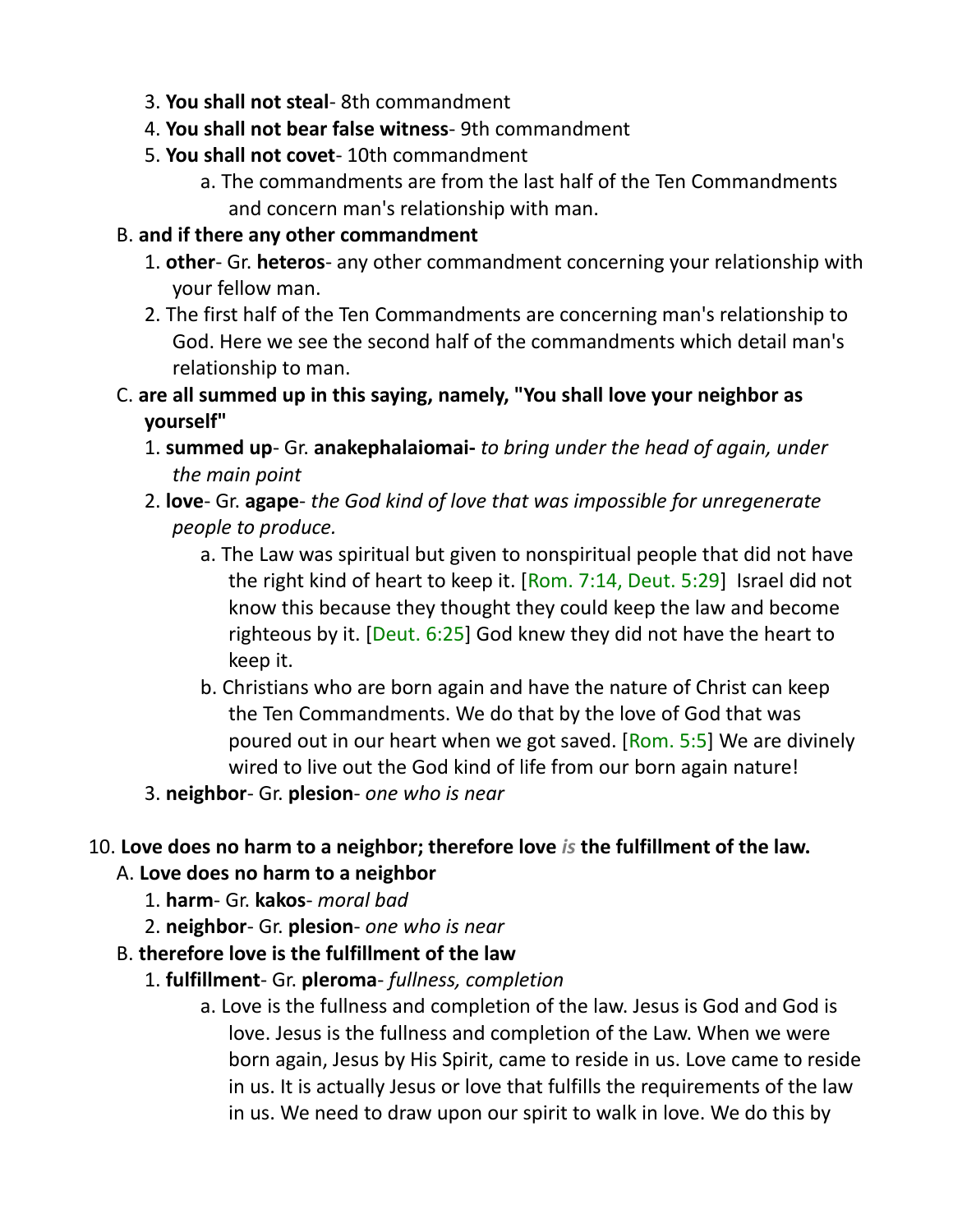faith in what the Word says about us in Christ. If we walk by our feelings we will fail to tap into our spirit.

- 11. **And** *do* **this, knowing the time, that now** *it is* **high time to awake out of sleep; for now our salvation** *is* **nearer than when we** *first* **believed.** 
	- A. **And do this, knowing the time**
		- 1. **And do this kai touto** *and that*
		- 2. **knowing** Gr. **eido**- *seeing by perception*
		- 3. **the time** Gr. **kairos** *season*
	- B. **that now it is high time to awake out of sleep**
		- 1. **now** Gr. **nun**- *this very second*. Whenever this is read it is now so this never changes! It is time to wake up!
		- 2. **high time** Gr. **hora** *hour*
		- 3. **awake** Gr. **hemas egeiro** *to rouse, wake ourselves*
		- 4. **sleep** Gr. **hupnos** *deep sleep*. We get the word hypnosis from this word. The world can hypnotize a Christian if they are not looking at the right things. As someone can be hypnotized by staring at a shiny gold watch, so it is true with us. If we stare at the things of the world we will become hypnotized and act contrary to who we are in Christ. If we gaze at Christ through His Word and in prayer we will stay alert and live out the Christ kind of life in the world.

# C. **for now our salvation is nearer than we first believed**

- 1. **now** Gr. **nun** *this very second*. Whenever this is read it is now. This never changes! It is time for God's salvation [healing, prosperity, deliverance, wholeness] in your life!
- 2. **salvation** Gr. **soteria** *healing, prosperity, deliverance, wholeness*
- 3. **nearer** Gr. **egguterion** *to come nearer*; from **eggus** *to squeeze-* as you squeeze something like toothpaste it will come faster. Time seems to be speeding up in these last days. We are being sped along to the summation of this age!
- 4. **than we first believed** Gr. **pisteuo** *trusted*
	- a. This is so true. The coming of Jesus is nearer today then the day you got saved. Each day is a day closer to the return of Jesus!

# 12. **The night is far spent, the day is at hand. Therefore let us cast off the works of darkness, and let us put on the armor of light.**

# A. **The night is far spent**

- 1. **night-** Gr. **nux**
	- a. This is a metaphor for the present age. Jesus, the Sun, appeared and set. The world rejected the light. Now the church is the light of this age. We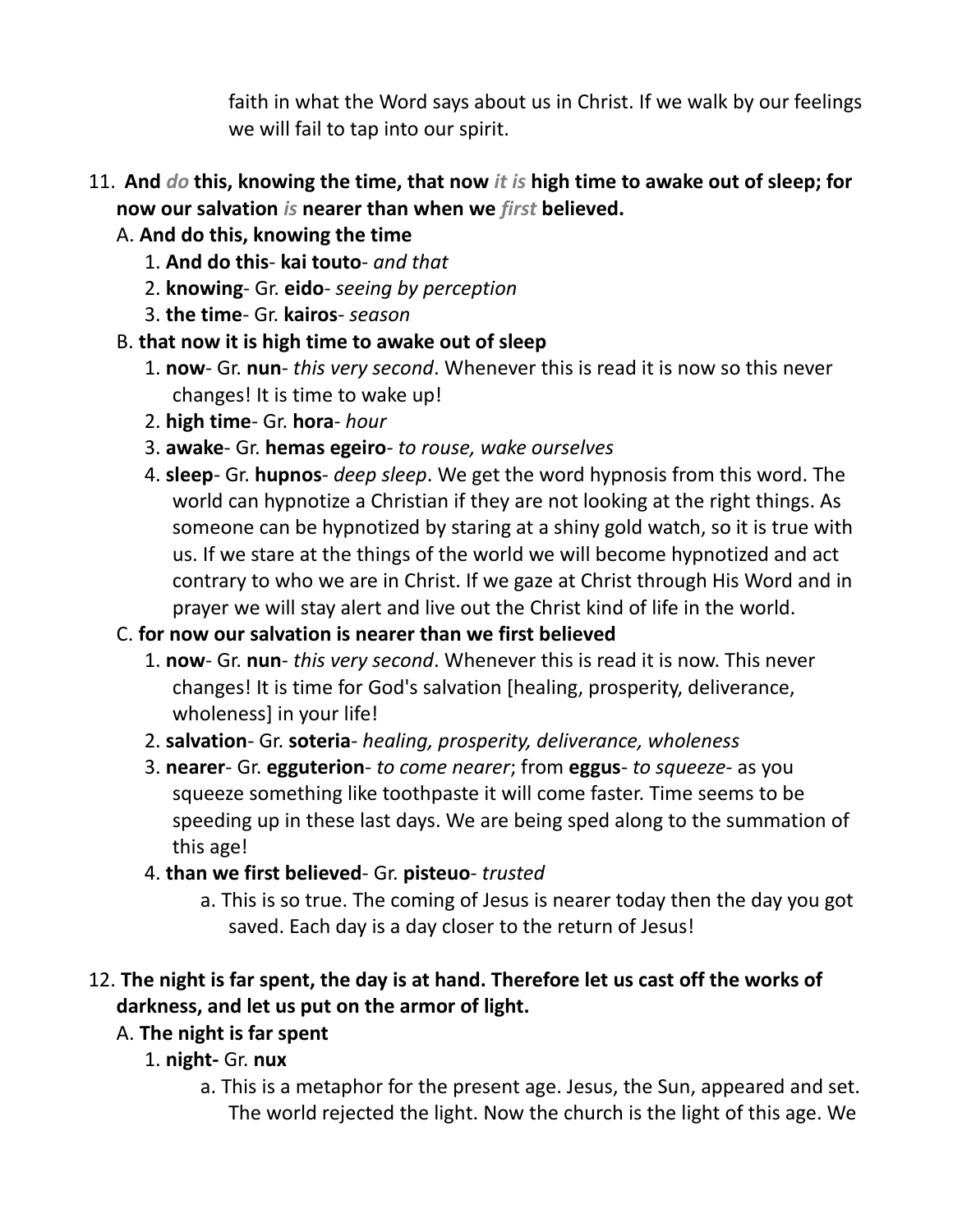are like the moon that reflects the light of the Sun Jesus. One day Jesus, the Sun of Righteousness will appear with healing in His wings! [Mal. 4:2]

- 2. **far spent** Gr. **prokopto** *to cut forward; advancing*
	- a. Paul lived almost 2000 years ago and said this! How close are we to see the Daystar spring forth! Jesus is coming!
- 3. **day** Gr. **hemera** this is a metaphor for the coming of Christ and His eternal kingdom being set up.

# B. **Therefore let us cast off the works of darkness**

# 1. **cast off**- Gr. **apotithemi**- *to put off like clothing*

a. This is a clothing term. Clothing identifies us and is worn on the outside for people to see. This metaphor means to put off outward actions that were part of your old identification in Adam. We have new clothing to put on that belongs to the new creation. [Eph. 4:24]Our outward actions should reflect our new identity in Christ now!

## 2. **works of darkness**- Gr. **ergon skotos**

a. These are the works of the flesh- [Gal. 5:19-21]

# C. **and let us put on the armor of light.**

1. **put on**- Gr. **enduo**- *to be endued with*. Again a clothing term. We need to put on actions that come from our true identity in Christ.

## 2. **armor of light**- Gr. **haplon phos**

a. When we live out from our identity in Christ it is like shining light into the darkness. We are protected from stumbling and our enemies are warded off.

# 13. **Let us walk properly, as in the day, not in revelry and drunkenness, not in lewdness and lust, not in strife and envy.**

# A. **Let us walk properly, as in the day**

- 1. **walk** Gr. **peripateo-** *to walk around; our lifestyle*
- 2. **properly** Gr. **euschemonos** *what is well formed, becomingly, decorous*
	- a. Our walk before the world is not for God's acceptance but for people's acceptance so they will listen to our message. We have a holy message that needs to be decorated with a holy lifestyle by those who preach it! Good works are profitable for men! [Titus 3:8]
- 3. **day-** Gr. **hemera** the metaphor that speaks of the manifestation of God's kingdom on earth.
	- a. This earth is wrapped in darkness being in the night. We Christians as children of the light and of the day are to shine our light into that darkness. We can bring the day to the night! Our lifestyle will either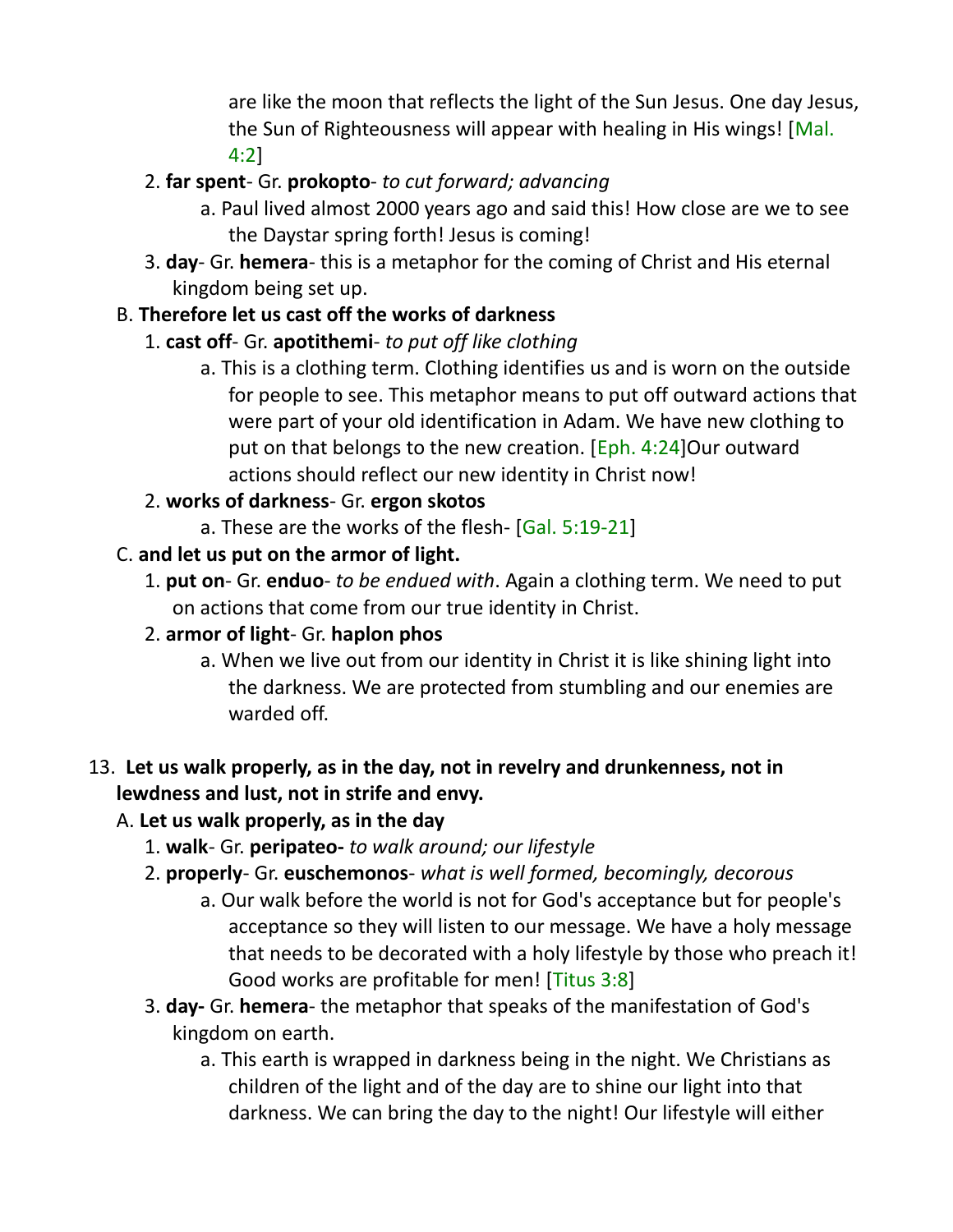shine for others to see God, or be darkness and make no difference to those groping in the night.

## B. **not in revelry and drunkenness**

- 1. **revelry** Gr. **komos** *carousal, letting loose*
	- a. As Christians we can't afford to let our flesh loose! Wild parties is no place for a believer.
- 2. **drunkenness** Gr. **methe** *intoxication*
	- a. Drunkenness has no part in a believer's life. You can't get drunk if you don't take the first drink.
	- b. We are to be intoxicated with the Holy Spirit! [Eph. 5:18]

#### C. **not in lewdness and lust**

- 1. **lewdness** Gr. **koite** *a place for laying down, resting, sleeping in; sexual intercourse; adultery*
	- a. This is sleeping around outside of marriage
- 2. **lust-** Gr. **aselgeia** *unbridled lust, excess, licentiousness, lasciviousness, wantonness, outrageousness, shamelessness, insolence*
	- a. These are manifestations of the flesh. Jesus died on the cross and bore these sins. He rose from the dead victorious over them. By the resurrection of Jesus and our identification with it, we need to claim our victory over these as well. When we do this the Holy Spirit will enforce that victory in our life by His power. We do not overcome these sins by will power, but by Spirit power!

## D. **not in strife and envy**

- 1. **strife** Gr. **eris** *contention and quarrel*
- 2. **envy** Gr. **zelos-** *heat, jealousy*
	- a. These are fleshly and soulish.
	- b. Grace thinking will protect us from strife and envy. We all are who we are by the grace of God.  $[1 \text{ Cor. } 15:10]$  The cross removes all boasting and jealousy.

# 14. **But put on the Lord Jesus Christ, and make no provision for the flesh, to** *fulfill its* **lusts.**

# A. **But put on the Lord Jesus Christ**

- 1. **put on** Gr. **enduo** *to be endued with*
	- a. Again this is a clothing term. As clothing identifies a man and is worn on the outside for others to see, we are to put on our identification with the risen Christ. We have His nature and character in our spirit. [Eph. 4:24]When we renew our mind to this we can put on that character and